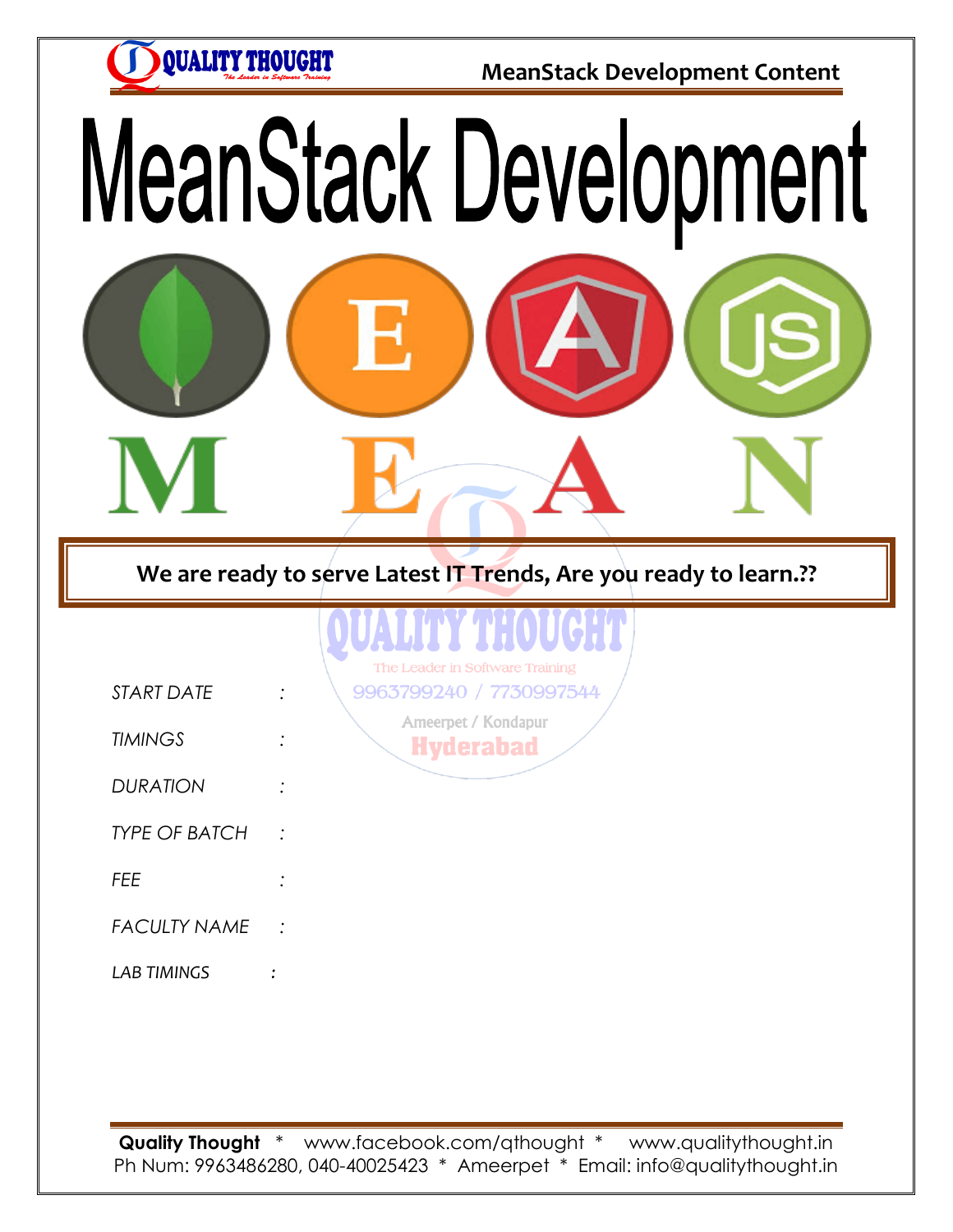



#### **Pre requisites:**

- **Web Application Architecture**
- WebPages using HTML CSS , JavaScript , JSON , Ajax
- **•** Web Applications
- **Nebservers**
- **Application servers**
- **Databases**

#### **Introduction:**

- **•** What is MEAN
- **What is a Single Page Application (SPA)**
- **How Does the MEAN Stack Work?**
- **MUST READ: Angular CLI Latest Version**
- **Installing Node & the Angular CLI**
- **Installing our IDE**
- **Exploring the Project Structure**
- **Course Outline**
- How To Get The Most Out Of This Course
- **Examples**

#### **The Angular Frontend - Understanding the Basics**

- **Module Introduction**
- **Understanding the Folder Structure**
- **Understanding Angular Components**
- Adding our First Component 7730997544
- **Listening to Events** Ameerpet / Kondapur
- **Outputting Content** Hvderabad
- **Getting User Input**
- **Installing Angular Material**
- **Adding a Toolbar**
- **•** Outputting Posts
- **Diving Into Structural Directives**
- **Creating Posts with Property & Event Binding**
- **Creating a Post Model**
- **Adding Forms**
- Getting Posts from Post-Create to Post-List
- **Calling GET Post**
- More About Observables
- Working on our Form
- **Examples**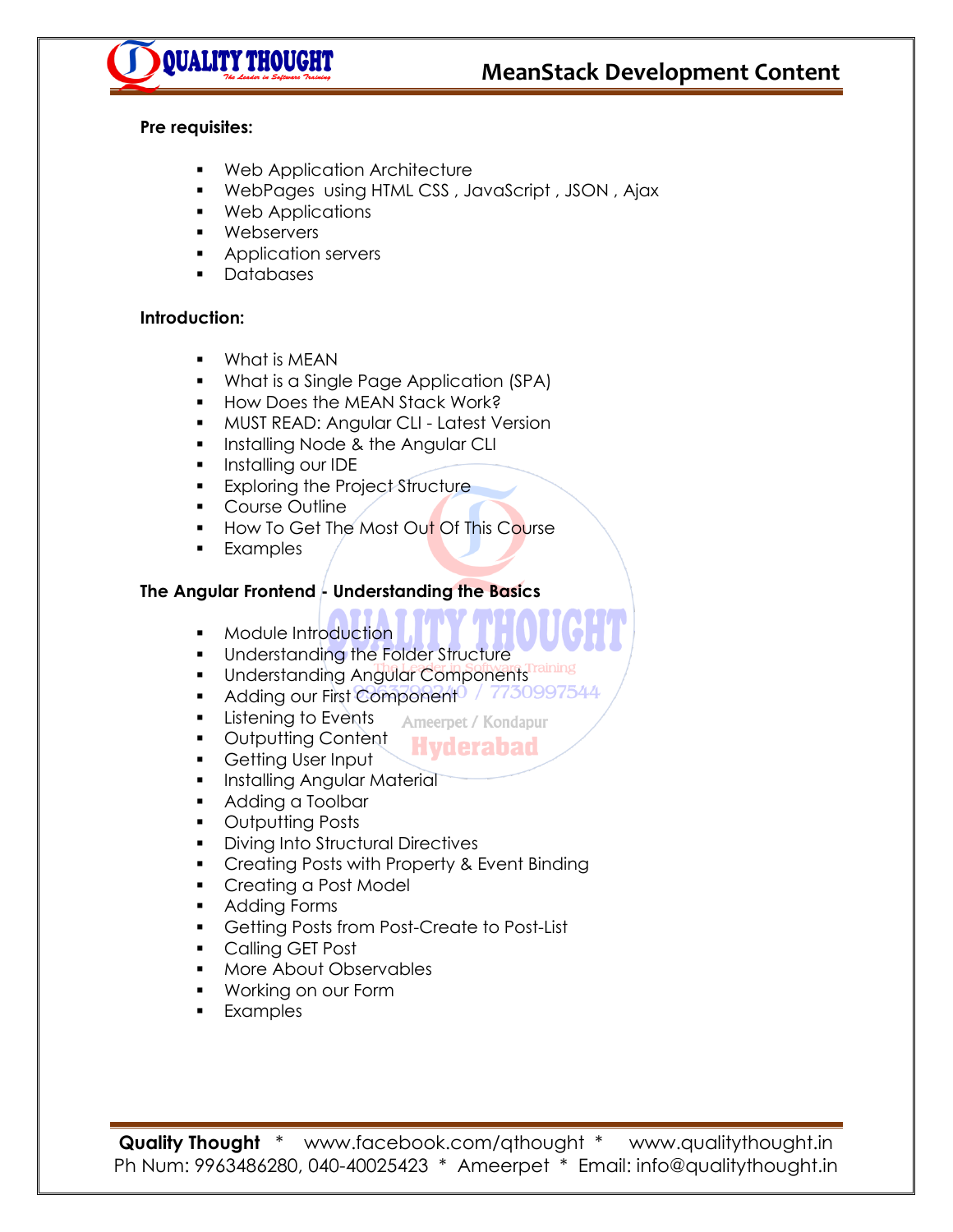

#### **Adding NodeJS to our Project**

- **•** Module Introduction
- Connecting Node & Angular Theory
- **What is a RESTful API?**
- **Adding the Node Backend**
- **Adding the Express Framework**
- **IMPROVING the server.js Code**
- **Fetching Initial Posts**
- **Using the Angular HTTP Client**
- **Understanding CORS**
- **Adding the POST Backend Point**
- **Adding Angular**
- **Examples**

#### **Working with MongoDB**

- **•** Module Introduction
- What is MongoDB?
- Comparing SQL & NoSQL
- Connecting Angular to a Database
- Setting Up MongoDB
- **Using MongoDB Atlas & IP Whitelist**
- **Adding Mongoose**
- **Understanding Mongoose Schemas & Models**
- **Creating a POST Instance**
- Connecting our Node Express App to MongoDB
- Storing Data in a Databasepet / Kondapur
- Fetching Data From a Database
- **Transforming Response Data**
- Deleting Documents
- **Updating the Frontend after Deleting Posts**
- Adding Posts with an ID
- **Examples**

#### **Enhancing the App**

- **Module Introduction**
- **Adding Routing**
- **Styling Links**
- **Client Side vs Server Side Routing**
- **Possible Error**
- **Creating the "edit" Form**
- **Finishing the Edit Feature**
- **Updating Posts on the Server**
- **Re-Organizing Backend Routes**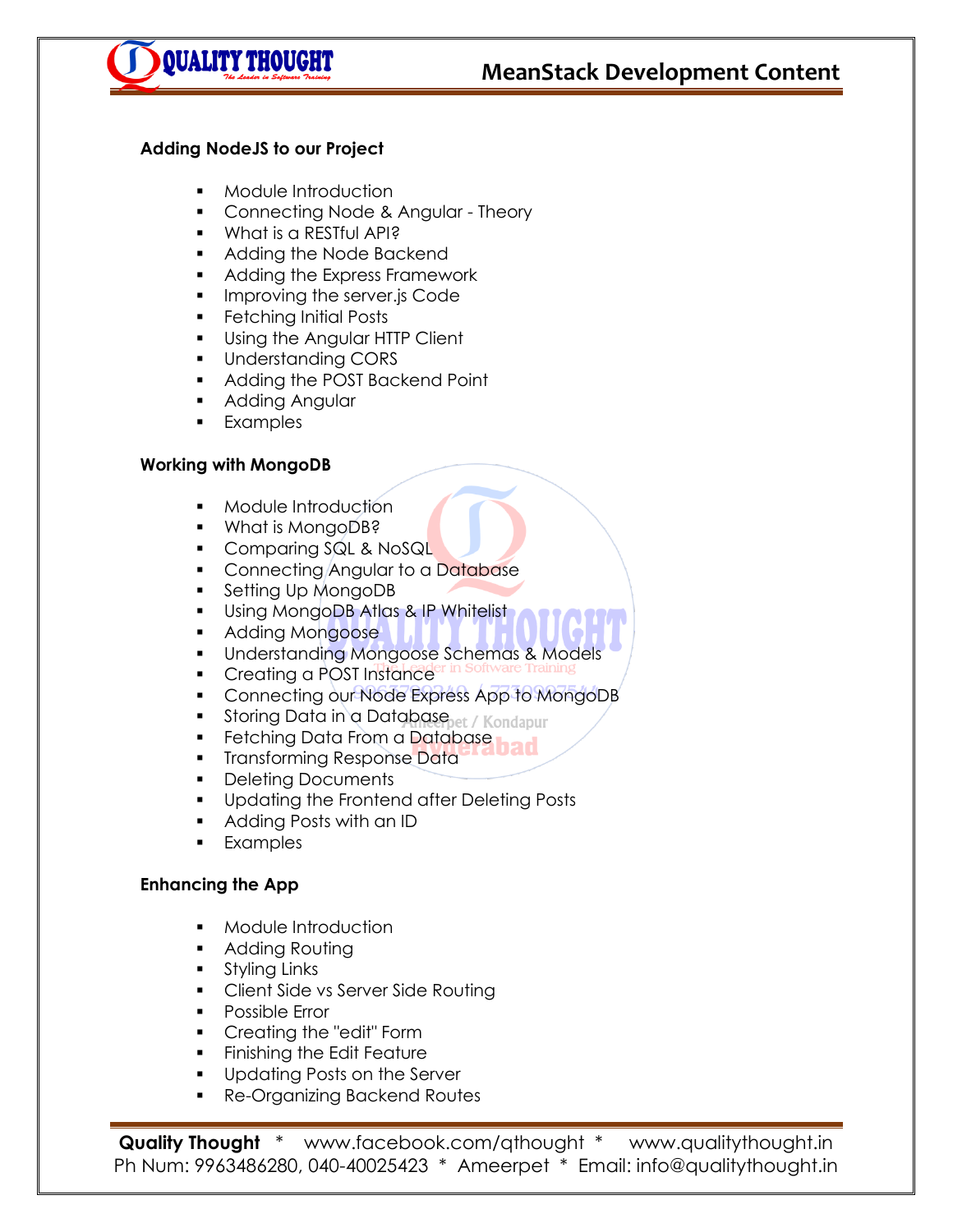

- Adding Loading Spinners
- **Examples**

#### **Adding Image Uploads to our App**

- **•** Module Introduction
- **Adding the File Input Button**
- Converting the Form from a Template Driven to a

#### **Reactive Approach**

- Adding Image Controls to Store the Image
- **Adding an Image Preview**
- **Starting with the Mime-Type Validator**
- **Finishing the Image Validator**
- **Adding Server Side Upload-**
- **Uploading Files**
- **Working with the File URL**
- Beware of the Spread (...) Operator
- Fetching Images on the Frontend
- **Updating Posts with Images**
- Wrap Up Examples

#### **Adding Pagination**

- The Leader in Software Training
- Module Introduction<sup>3799240</sup> / 7730997544
- Adding the Pagination Component abund
- **Working on the Pagination Backend**
- **Connecting the Angular Pagination to the Backend**
- **Fetching Posts Correctly**
- **Finishing Touches**
- **Examples**

#### **Adding User Authentication**

- **Module Introduction**
- **Adding the Login Input Fields**
- **Handling User Input**
- **Adding the Signup Screen**
- Creating the User Model
- **Creating a New User Upon Request**
- **Connecting Angular to the Backend**
- Understanding SPA Authentication
- **Implementing SPA Authentication**
- **Sending the Token to the Frontend**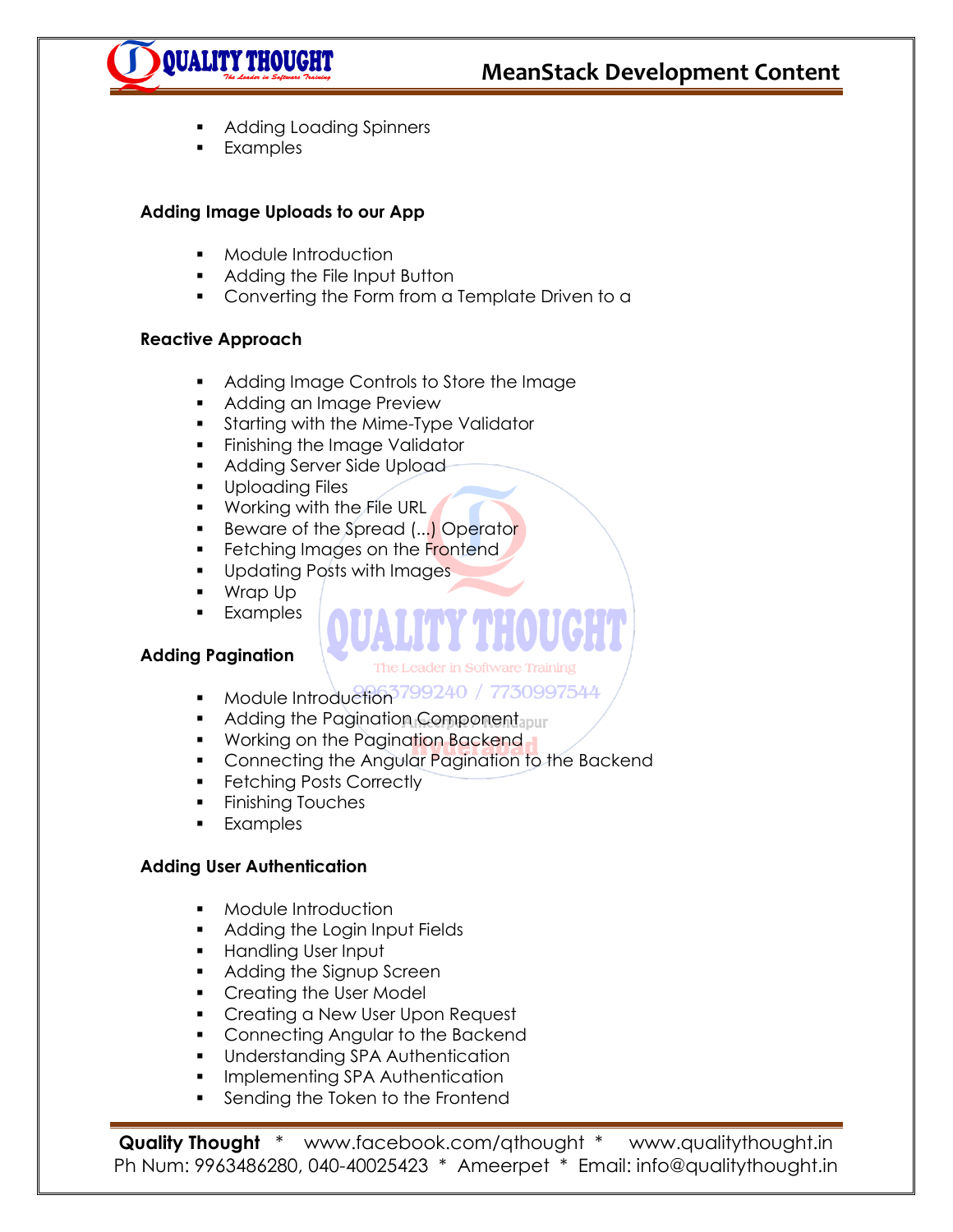# **MeanStack Development Content**



- Adding Middleware to Protect Routes
- **Adding the Token to Authenticate Requests**
- **IMPROVING THE UI Header to Reflect the Authentication Status**
- **IMPROVING THE UI Messages to Reflect the Authentication Status**
- **Connecting the Logout Button to the Authentication Status**
- Redirecting Users
- **Adding Route Guards**
- Reflecting the Token Expiration in the UI
- Saving the Token in the Local Storage
- **Examples**

### **Authorization**

- **•** Module Introduction
- Adding a Reference to the Model
- **Adding the User ID to Posts**
- **Protecting Resources with Authorization**
- Passing the User ID to the Frontend
- Using the User ID on the Frontend
- **Examples**

# **Handling Errors**

- Module Introduction **of**
- **Testing Different Places to Handle Errors**

**Hyderabad** 

- The Error Interceptor
- Displaying the Basic Error Dialog ware
- Adding an Error Dialog 399240 / 7730997544
- **Returning Error Messages on the Server-**
- **Finishing Touches**
- **Examples**

# **Optimizations**

- **•** Module Introduction
- **Using Controllers**
- **Separating the Middleware**
- **Creating an Angular Material Module**
- **Splitting the App Into Feature Modules**
- **Fixing an Update Bug**
- **Creating the Auth Module**
- **Fixing the AuthGuard**
- **Adding Lazy Loading**
- **Using a Global Angular Confignent**
- **Using Node Environment Variables**
- **Examples**